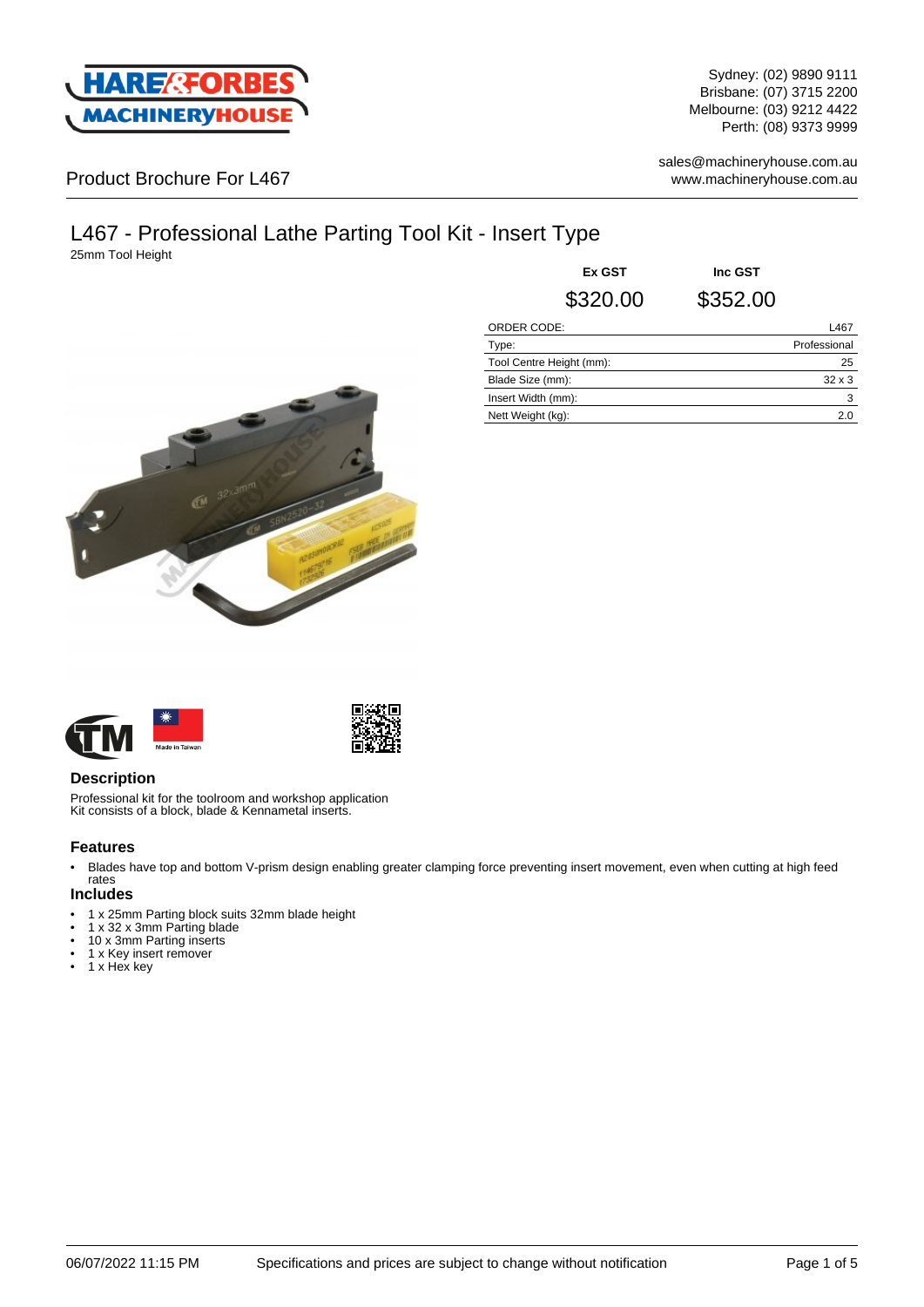

**Insert Stop Design** 

Sydney: (02) 9890 9111 Brisbane: (07) 3715 2200 Melbourne: (03) 9212 4422 Perth: (08) 9373 9999

sales@machineryhouse.com.au www.machineryhouse.com.au



# **TECHNICAL INFORMATION**

#### SETTING THE SPINDLE SPEED

• Clamping pressure is increased when cutting forces increase providing secure holding power. . The fixed insert stop provides solid seating with

every index and provides up to 30% longer life.

To calculate the correct speed the following formula can be used.

1000 x Surface speed in Metres per Minute (M/min)  $RPM =$ 3.14 x Work Piece Diameter (mm) Example 1. 20mm Mild Steel bar to be parted off. 80000 1000 x 80

 $RPM =$  $= 1273$ rpm 3.14 x 20mm  $62.8$ Example 2. 20mm Aluminium bar to be parted off.

1000 x 100 100000

 $RPM =$  $=$  $= 1592$ rpm 3.14 x 20mm 62.8

. Set the spindle speed to the closest RPM speed calculated . If in doubt then set a speed slower than the calculated speed

#### SETTING THE TOOL **ON CENTRE**

For the tool to cut correctly it needs to be set on centre. This can be best achieved by placing a centre in the tailstock and adjusting the tool height to line up with centre point.



Correct Centre Height

Approximate surface speeds for carbide tools

| <b>Material</b>        | <b>Parting Off</b> |  |
|------------------------|--------------------|--|
| <b>Mild Steel</b>      | 80 M/min           |  |
| Cast Iron              | 70 M/min           |  |
| Aluminium              | 100 M/min          |  |
| <b>Stainless Steel</b> | 60 M/min           |  |
|                        |                    |  |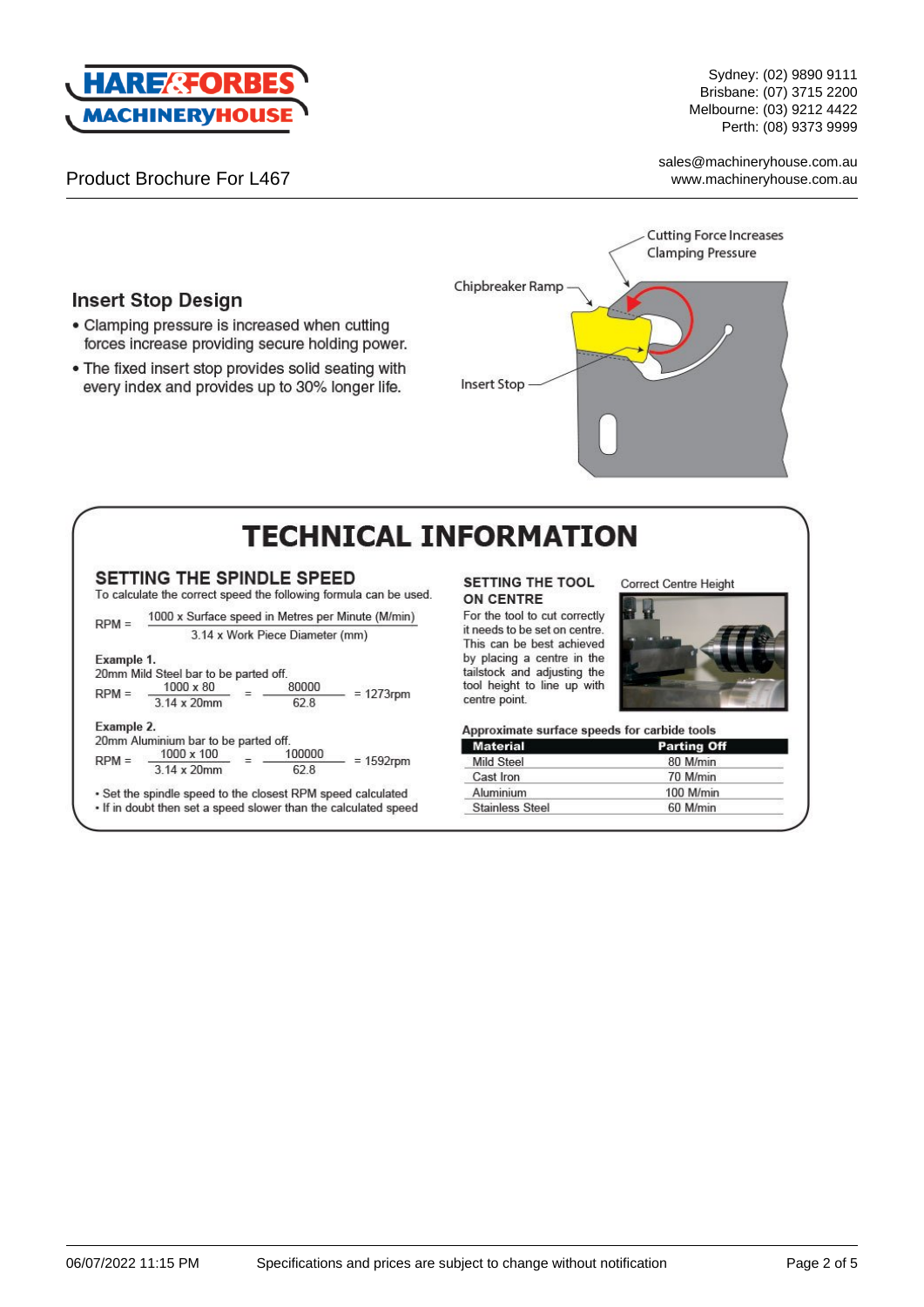

Sydney: (02) 9890 9111 Brisbane: (07) 3715 2200 Melbourne: (03) 9212 4422 Perth: (08) 9373 9999

sales@machineryhouse.com.au www.machineryhouse.com.au

#### **Specific Features**









Front View Front Rear View Rear View Rear View Rear View Rear View Rear View Rear View Rear View Rear View Rear View Rear View Rear View Rear View Rear View Rear View Rear View Rear View Rear View Rear View Rear View Rear



Rear Top View Tip Close Up

#### **Recommended Accessories**

L030 Parting Block - Suits 32mm Blade

L4693 Parting Blade



L464 Professional Lathe Parting Tool Kit - Insert Type

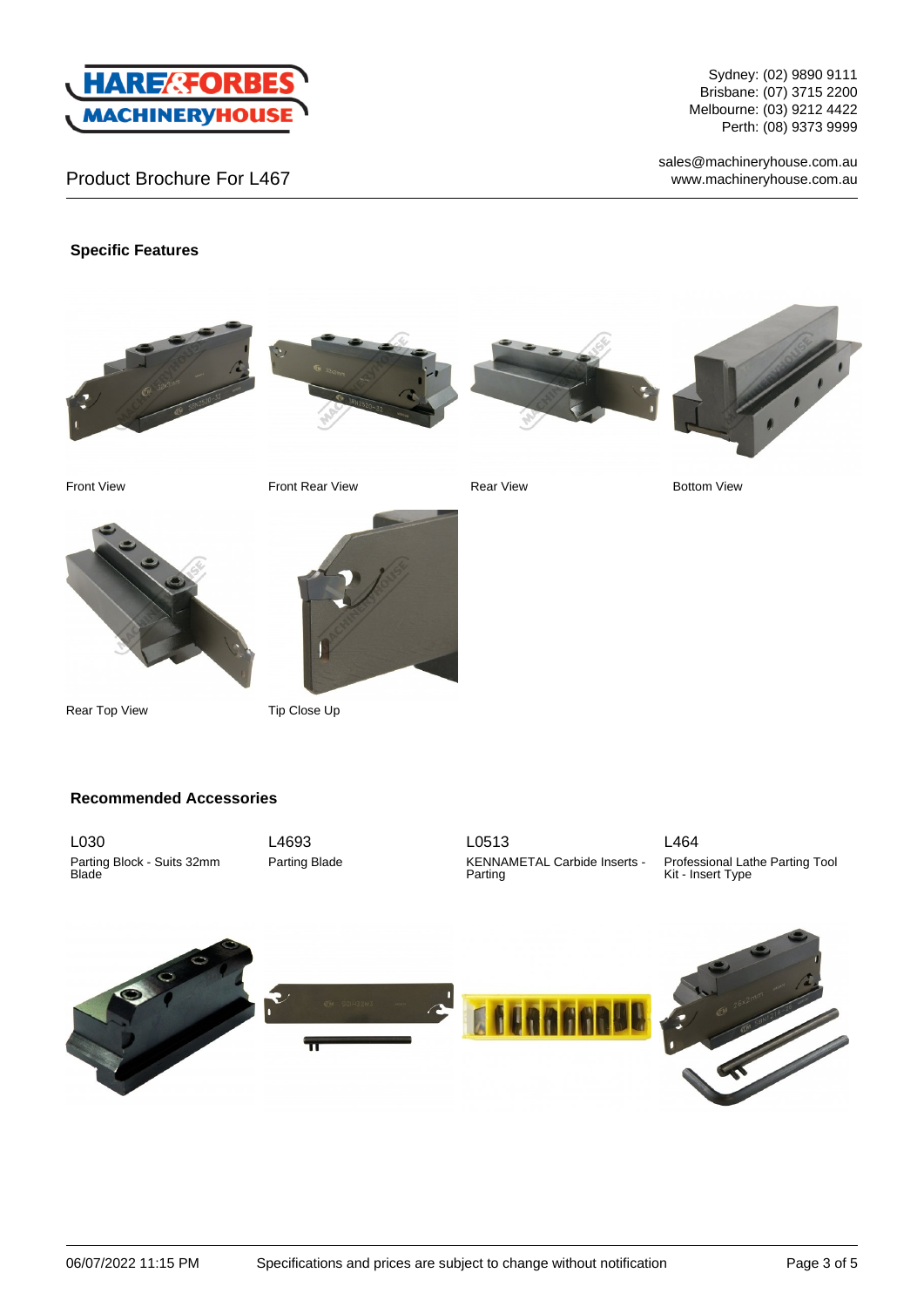

#### L465

Professional Lathe Parting Tool Kit - Insert Type

L466 Professional Lathe Parting Tool Kit - Insert Type

L072 HSS Turning Tool Set - 4 piece L0085 Carbide Turning Tool Set - 11 piece









L0055 Lathe Turning Tool Kit - 5 piece Insert Type

L0099 Lathe Turning Tool Kit - 7 piece Insert Type

L0077 Lathe Turning Tool Kit - 7 piece Insert Type

L450

Lathe Turning Tool Kit - 3 piece Insert Type





L451 Lathe Turning Tool Kit - 3 piece Insert Type

L452 Lathe Turning Tool Kit - 3 piece Insert Type

L453 Lathe Turning Tool Kit - 3 piece Insert Type

L456 Lathe Threading Tool Kit - Insert

Type



Sydney: (02) 9890 9111 Brisbane: (07) 3715 2200 Melbourne: (03) 9212 4422 Perth: (08) 9373 9999

sales@machineryhouse.com.au www.machineryhouse.com.au